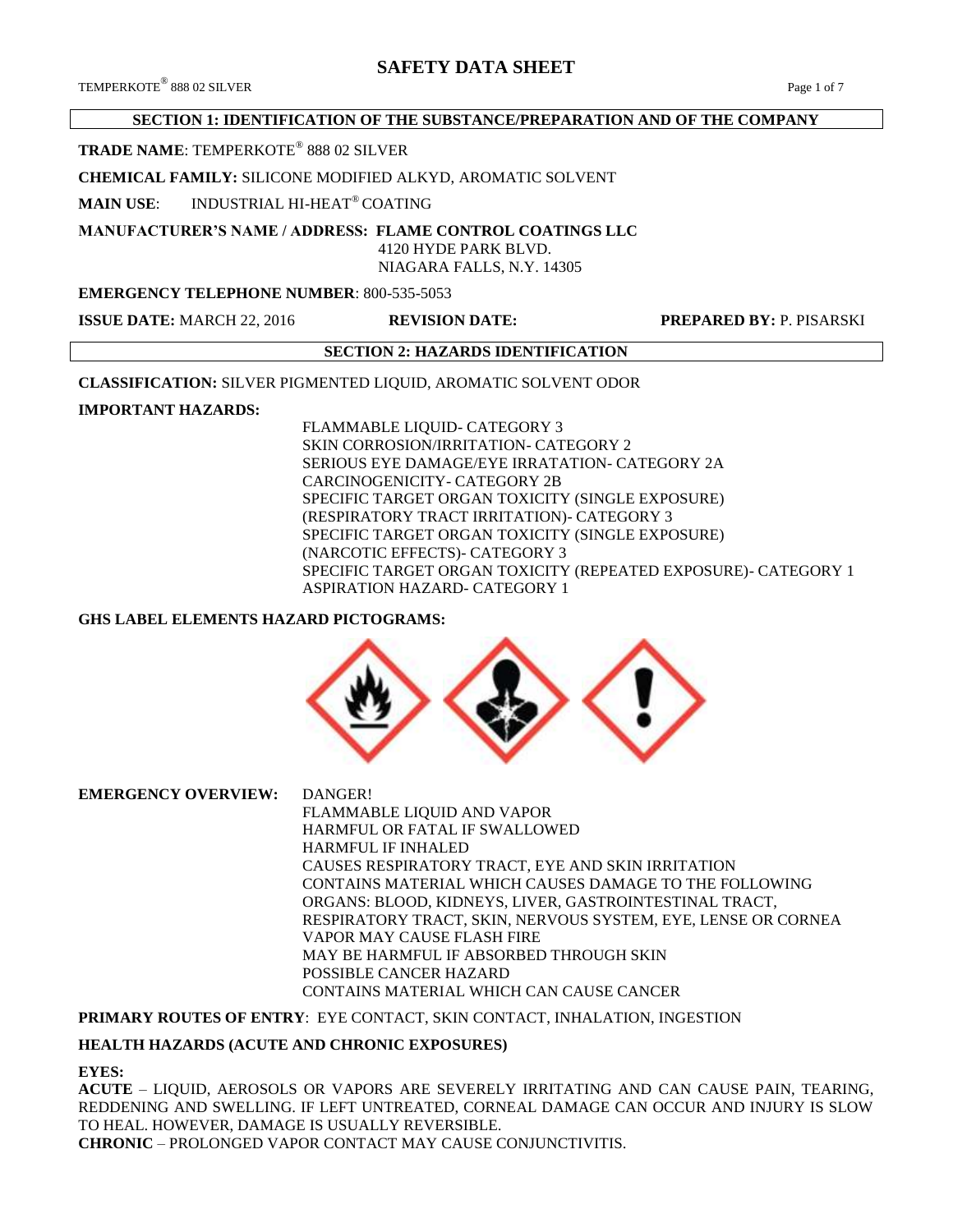### **SECTION 2: HAZARDS IDENTIFICATION (CON'T)**

### **SKIN CONTACT:**

**ACUTE** – REPEATED OR PROLONGED SKIN CONTACT CAN RESULT IN DRY, DEFATTED AND CRACKED SKIN CAUSING INCREASED SUSCEPTIBILITY TO INFECTION. IN ADDITION IRRITATION MAY DEVELOP INTO DERMATITUS. SOLVENTS CAN PENETRATE THE SKIN AND MAY CAUSE EFFECTS SIMILAR TO THOSE IDENTIFIED UNDER ACUTE INHALATION SYMPTOMS.

**CHRONIC** – MAY CAUSE EFFECTS SIMILAR TO THOSE IDENTIFIED UNDER CHRONIC INHALATION EFFECTS.

#### **SKIN ABSORPTION:**

**ACUTE** – ND **CHRONIC** – ND

#### **INHALATION:**

**ACUTE** – SOLVENT VAPORS ARE IRRITATING TO THE EYES, NOSE, AND THROAT. SYMPTOMS OF IRRITATION MAY INCLUDE RED, ITCHY EYES, DRYNESS OF THE THROATAND A FEELING OF TIGHTNESS IN THE CHEST. OTHER POSSIBLE SYMPTOMS OF OVEREXPOSURE INCLUDE: HEADACHE, DIZZINESS, NAUSEA, NARCOSIS FATIGUE AND LOSS OF APPETITE.

**CHRONIC** – CHRONIC EXPOSURE TO ORGANIC SOLVENTS HAS BEEN ASSOCIATED WITH VARIOUS NEUROTOXIC EFFECTS INCLUDING PERMANENT BRAIN AND NERVOUS SYSTEM DAMAGE. SYMPTOMS INCLUDE LOSS OF MEMORY, LOSS OF INTELLECTUAL ABILITY AND LOSS OF COORDINATION. TOLUENE HAS BEEN DEMONSTRATED TO BE EMBRYOFETOTOXIC AND TERATOGENIC IN LABORATORY ANIMALS. PROLONGED OR REPEATED OVEREXPOSURE TO TOLUENE CAN CAUSE IRRITATION TO THE RESPIRATORY TRACT, ENLARGED LIVER, KIDNEY EFFECTS AND CARDIAC SENSITIZATION.

#### **INGESTION:**

**ACUTE** – CAN RESULT IN IRRITATION OF THE DIGESTIVE TRACT. SYMPTOMS CAN INCLUDE SORE THROAT ABDOMINAL PAIN NAUSEA, VOMITING AND DIARRHEA. VOMITING MAY CAUSE ASPIRATION OF SOLVENT RESULTING IN CHEMICAL PNEUMONITIS

**CHRONIC** – ND

**CONDITIONS AGGRAVATED BY EXPOSURE**: SKIN DISORDERS AND ALLERGIES

#### **SECTION 3: COMPOSITION/INFORMATION ON INGREDIENTS**

#### **SUBSTANCE/MIXTURE:** MIXTURE

**OTHER MEANS OF IDENTIFICATION:** NOT AVAILABLE

| <b>HAZARDOUS INGREDIENTS</b>              | <b>Wt.</b> % | <b>CAS Number</b> |
|-------------------------------------------|--------------|-------------------|
| <b>METHYL PROPYL KETONE</b>               | $7 - 15$     | 000107-87-9       |
| N BUTYL ACETATE                           | $7 - 15$     | 000123-86-4       |
| XYLENE-MIXED ORTHO, META AND PARA ISOMERS | $5-10$       | $001330 - 20 - 7$ |
| ETHYLBENZENE                              | $0.1 - 1.0$  | $000100 - 41 - 4$ |
| <b>ALUMINUM FLAKE</b>                     | $10-30$      | 007429-90-5       |
| STODDARD SOLVENT                          | $5-10$       | 008052-41-3       |
| <b>PARACHLOROBENZOTRIFLOURIDE</b>         | $5-10$       | $000098 - 56 - 6$ |
| COBALT 2-ETHYLHEXANOATE                   | $0.1 - 1.0$  | 000136-52-7       |
| ZIRCONIUM 2-ETHYLHEXANOATE                | $0.1 - 1.0$  | 022464-99-9       |
|                                           |              |                   |

#### **SECTION 4: FIRST AID MEASURES**

**GENERAL**: REMOVE PERSON FROM AFFECTED AREA AND MAKE COMFORTABLE. TREAT SYMPTOMATICALLY.

**EYES**: FLUSH WITH WATER FOR 15 MINUTES. GET MEDICAL ATTENTION.

**SKIN**: REMOVE PRODUCT AND FLUSH AFFECTED AREA WITH WATER FOR 15 MINUTES. IF IRRITATION PERSISTS, SEEK MEDICAL ATTENTION.

**INGESTION**: GIVE 3 – 4 GLASSES OF WATER OR MILK IF PERSON CONSCIOUS. **DO NOT INDUCE VOMITING!** OBTAIN MEDICAL CARE AND TREATMENT.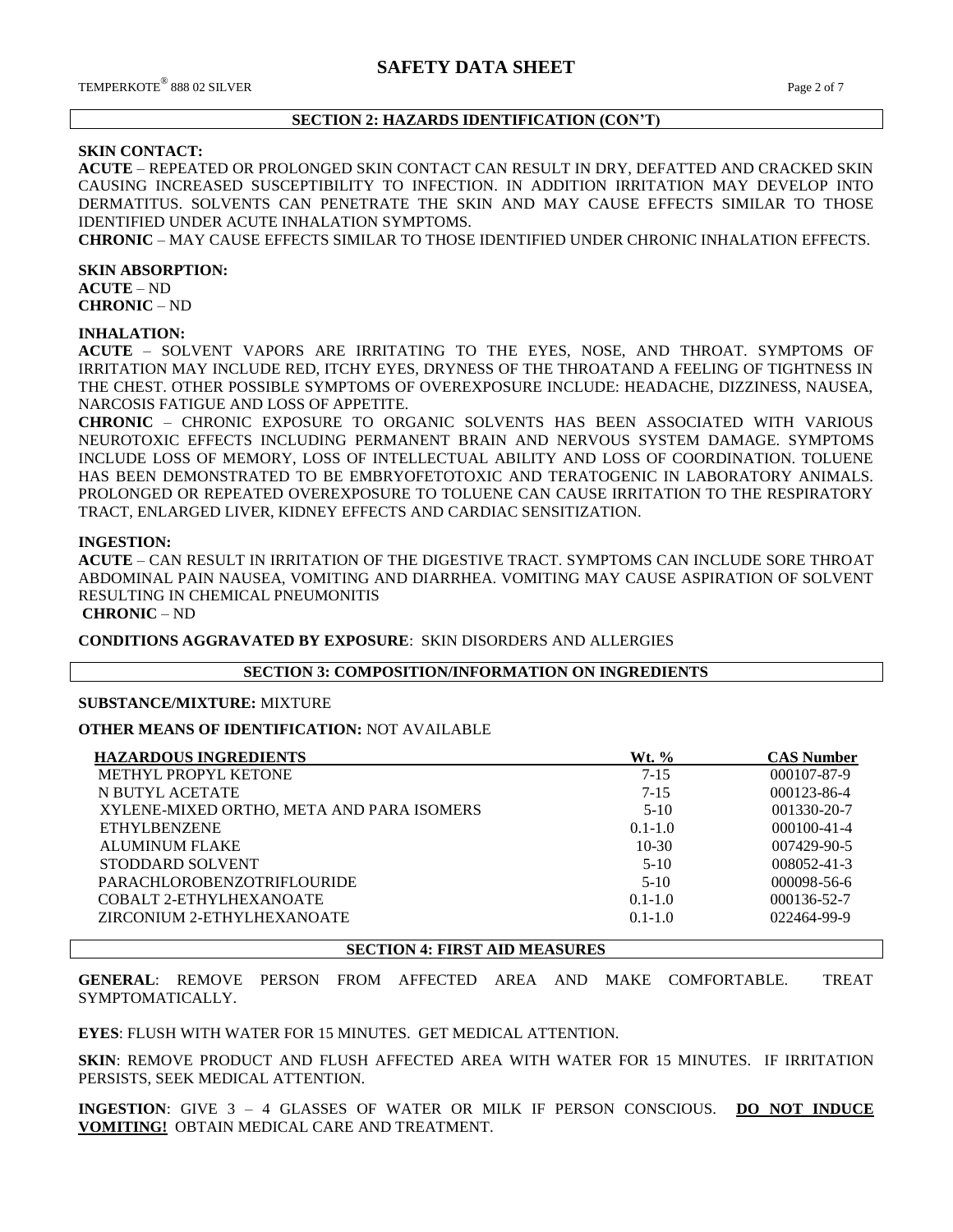$\rm{TEMPERKOTE}^{\circledR}$  888 02 SILVER  $\rm{Page\ 3}$  of  $7$ 

#### **SECTION 4: FIRST AID MEASURES (CON'T)**

**NOTES TO PHYSICIAN:** ACUTE MASSIVE EXPOSURE TO TOLUENE CAN CAUSE TRANSIENT HEMATURIA AND ALBUMINURIA. CARDIAC ARRHYTHMIAS CAN OCCUR AFTER MASSIVE INHALATION.

### **SECTION 5: FIRE FIGHTING MEASURES**

**EXTINGUISHNG MEDIA**: IGNITION MAY GIVE RISE TO A CLASS B FIRE. IN CASE OF FIRE USE: WATER FOG, CARBON DIOXIDE, DRY CHEMICAL, OR ALCOHOL FOAM.

**SPECIFIC HAZARDS ARISING FROM CHEMICAL:** FLAMABLE LIQUID AND VAPOR. IN A FIRE OR IF HEATED A PRESSURE INCREASE WILL OCCUR AND THE CONTAINER MAY BURST, WITH THE RISK OF A SUBSEQUENT EXPLOSION. VAPOR IS HEAVIER THAN AIR AND WILL SPREAD ACROSS THE GROUND.

**HAZARDOUS DECOMPOSITION PRODUCTS: CO, CO<sub>2</sub>** 

**HAZARDOUS POLYMERIZATION (REACTIVITY**): WILL NOT OCCUR.

**SPECIAL FIRE FIGHTING PROCEDURES**: WEAR SELF-CONTAINED BREATHING APPARATUS AND PROTECTIVE CLOTHING. WATER SPRAY IS USEFUL IN COOLING FIRE-EXPOSED VESSELS AND IN DISPERSING VAPORS.

**UNUSUAL FIRE AND EXPLOSIVE HAZARDS**: MAY GENERATE TOXIC OR IRRITATING COMBUSTION PRODUCTS. SUDDEN REACTION AND FIRE MAY RESULT IF PRODUCT IS MIXED WITH AN OXIDIZING AGENT. SOLVENT VAPORS MAY BE HEAVIER THAN AIR. UNDER CONDITIONS OF STAGNANT AIR, VAPORS MAY BUILD UP AND TRAVEL ALONG THE GROUND TO AN IGNITION SOURCE.

#### **SECTION 6: ACCIDENTAL RELEASE MEASURES**

**STEPS TO BE TAKEN IN CASE MATERIAL IS RELEASED OR SPILLED:** SHUT OFF SOURCES OF IGNITION. COVER SPILLS WITH ABSORBENT. PLACE IN METAL CONTAINERS FOR RECOVERY OR DISPOSAL. PREVENT ENTRY INTO SEWERS, STORM DRAINS, AND WATERWAYS.

## **SECTION 7: HANDLING AND STORAGE**

**GENERAL**: STORE IN COOL, WELL VENTILATED AREAS. KEEP AWAY FROM HEAT AND OPEN FLAMES. AVOID PROLONGED INHALATION OF HEATED VAPORS OR MISTS. AVOID PROLONGED SKIN CONTACT. USE NON-SPARKING TOOLS AND GROUNDING CABLES WHEN TRANSFERRING. CONTAINERS MAY BE HAZARDOUS WHEN EMPTY.

**STORAGE**: AVOID TEMPERATURE EXTREMES. STORE AWAY FROM EXCESSIVE HEAT, FROM SOURCES OF IGNITION AND FROM REACTIVE MATERIALS. MATERIAL CAN BURN; LIMIT INDOOR STORAGE TO AREAS EQUIPPED WITH AUTOMATIC SPRINKLERS. STORE OUT OF DIRECT SUNLIGHT IN A COOL PLACE. KEEP CONTAINERS TIGHTLY CLOSED. GROUND ALL METAL CONTAINERS DURING STORAGE AND HANDLING.

|                          | <b>SECTION 8: EXPOSURE CONTROL/PERSONAL PROTECTION</b> |             |                          |              |              |  |
|--------------------------|--------------------------------------------------------|-------------|--------------------------|--------------|--------------|--|
|                          | <b>EXPOSURE LIMITS (ppm)</b>                           |             |                          |              |              |  |
| <b>INGREDIENTS (CAS)</b> | <b>OSHA</b>                                            |             |                          | <b>ACGIH</b> | <b>OTHER</b> |  |
|                          | <b>TWA</b>                                             | <b>STEL</b> | <b>TWA</b>               | <b>STEL</b>  |              |  |
| 000107-87-9              | 200                                                    | 250         | 200                      | 250          |              |  |
| 000123-86-4              | 150                                                    | 200         | 150                      | 250          |              |  |
| 001330-20-7              | 100                                                    | 150         | 100                      | 150          |              |  |
| 000100-41-4              | 100                                                    | 125         | 100                      | 125          |              |  |
| 007429-90-5              | $10$ mg/m <sup>3</sup>                                 | ND          | 10mg/m <sup>3</sup>      | <b>ND</b>    | (SEE NOTE 1) |  |
| 008052-41-3              | 100                                                    | <b>NE</b>   | 100                      | <b>NE</b>    |              |  |
| 000136-52-7              | $0.1$ mg/m <sup>3</sup>                                | ND          | $0.02$ mg/m <sup>3</sup> | <b>ND</b>    | (SEE NOTE 1) |  |
| 022464-99-9              | $5mg/m^3$                                              | ND          | 10mg/m <sup>3</sup>      | ND           | (SEE NOTE 1) |  |

 **LEGEND**: (M) MAX. EXPOSURE LIMIT; (S) OCCUPATIONAL EXP. LIMIT; (R) SUPPLIERS REC. LIMIT, (+) PERCUTANEOUS RISK NOTE 1: VALUES MEANINGFUL ONLY WHEN HARDENED PRODUCT IS ABRADED, GROUND, ETC.

**ENGINEERING CONTROLS**: EXHAUST VENTILATION IS SUFFICIENT TO KEEP AIRBORNE CONCENTRATION OF THE SOLVENTS BELOW THEIR RESPECTIVE TLV'S. EXHAUST AIR MAY NEED TO BE CLEANED BY SCRUBBERS OR FILTERS TO REDUCE ENVIRONMENTAL CONTAMINATION.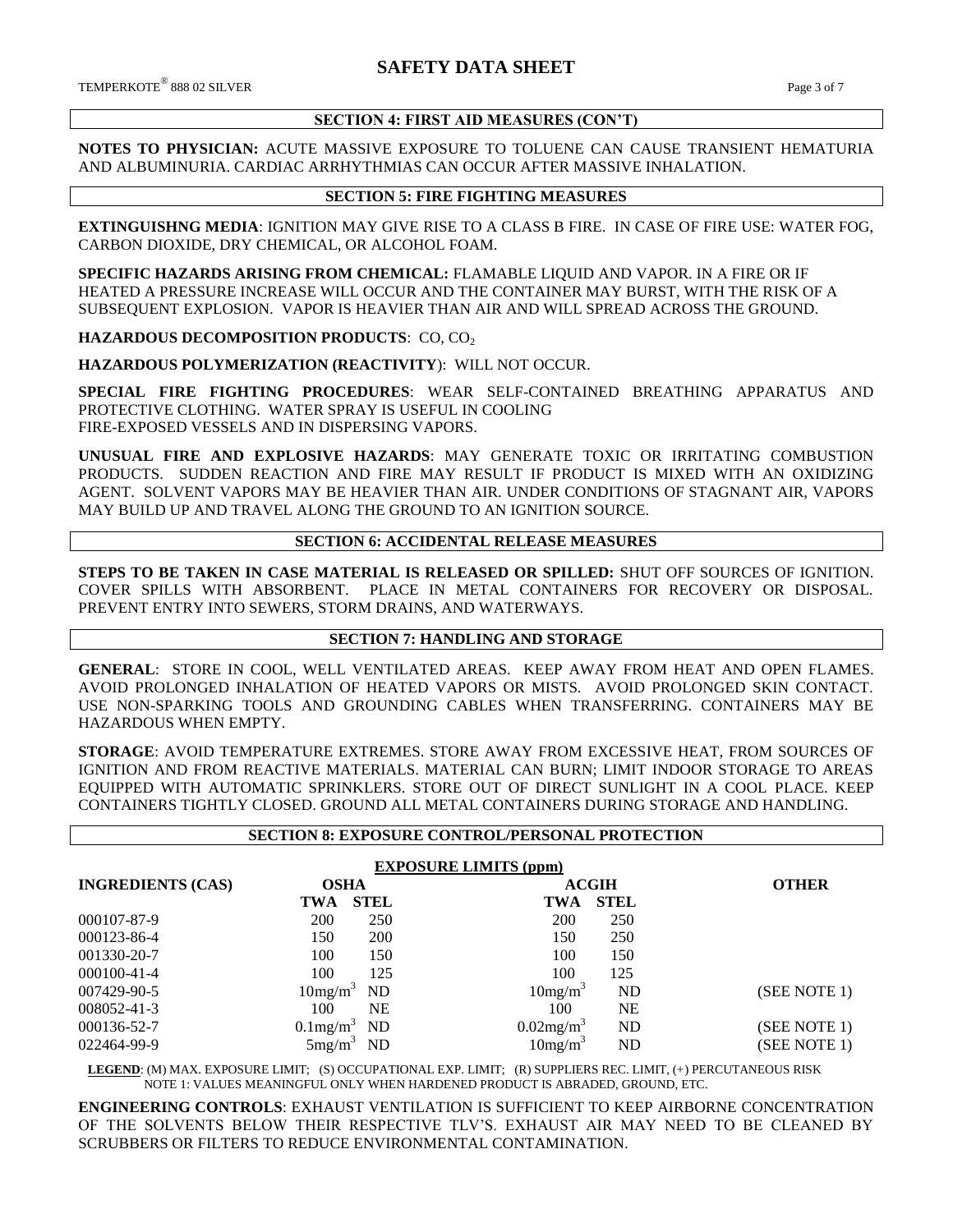$\rm{TEMPERKOTE}^{\circledR}$  888 02 SILVER  $\rm{Page\,4}$  of  $7$ 

## **SECTION 8: EXPOSURE CONTROL/PERSONAL PROTECTION (CON'T)**

**RESPIRATORY PROTECTION**: NONE REQUIRED IN ADEQUATELY VENTILATED AREAS. IF VAPOR CONCENTRATION EXCEEDS 20ppm FOR LONGER THAN 15 MINUTES, A NIOSH APPROVED RESPIRATOR FOR ORGANIC VAPORS IS RECOMMENDED.

## **PROTECTIVE GLOVES**: NITRILE RUBBER.

**EYE PROTECTION**: SPLASH-PROOF GOGGLES OR CHEMICAL SAFETY GLASSES.

**OTHER PROTECTIVE EQUIPMENT**: LONG SLEEVED SHIRTS AND TROUSERS. EMERGENCY SHOWERS AND EYE WASH STATIONS SHOULD BE READILY ACCESSIBLE.

## **SECTION 9: PHYSICAL AND CHEMICAL PROPERTIES**

#### **APPEARANCE**

| PHYSICAL STATE: LIQUID                                      | <b>FLAMMABLE LIMITS: NOT AVAILABLE</b>       |
|-------------------------------------------------------------|----------------------------------------------|
| <b>COLOR: SILVER</b>                                        | <b>LOWER EXPLOSION LIMIT: 1.1%</b>           |
| <b>ODOR: AROMATIC SOLVENT</b>                               | <b>UPPER EXPLOSION LIMIT: 6.6%</b>           |
| pH: NA                                                      | <b>VAPOR PRESSURE:</b> 9 mmHg $@25°C$ (77°F) |
| <b>MELTING POINT: ND</b>                                    | <b>VAPOR DENSITY:</b> 3.1 (AIR = 1)          |
| <b>BOILING POINT</b> : >98 $^{\circ}$ C (>208 $^{\circ}$ F) | <b>SPECIFIC GRAVITY:</b> $1.05 - 1.15$       |
| <b>FLASHPOINT:</b> $4.4^{\circ}C$ (40°F) TCC (TBAC)         | <b>SOLUBILITY IN WATER: INSOLUBLE</b>        |
| <b>EVAPORATION RATE:</b> $>1$ (BUTYL ACETATE = 1)           | <b>AUTO IGNITION TEMP: 432°C (809.6°F)</b>   |
| <b>COEFFICIENT OF WATER/OIL DISTRIBUTION: ND</b>            | % SOLIDS BY WT: 58%                          |

**% VOLATILES BY VOLUME**: 52%

# **SECTION 10: STABILITY AND REACTIVITY**

**STABILITY**: STABLE; HOWEVER MAY FORM PEROXIDES OF UNKNOWN STABILITY

**CONDITIONS TO AVOID**: NOT APPLICABLE (MATERIAL IS STABLE).

**INCOMPATIBILITY (MATERIAL TO AVOID):** OXIDIZING AGENTS (PERCHLORATES, NITRATES), STRONG ACIDS, HYPOCHLORITES, AND PEROXIDES SHOULD NOT BE COMBINED WITH PHOSPHOROUS CONTAINING MATERIALS BECAUSE HIGHLY TOXIC FUMES CAN BE EMITTED IN A FIRE SITUATION.

# **SECTION 11: TOXICOLOGICAL INFORMATION**

## **ACUTE TOXICITY**

| PRODUCT/INGREDIENT NAME  | <b>RESULT</b>              | <b>SPECIES</b> | <b>DOSE</b>  | <b>EXPOSURE</b>          |
|--------------------------|----------------------------|----------------|--------------|--------------------------|
|                          | LD50 ORAL<br><b>RAT</b>    |                | 4300 mg/kg   | $\overline{\phantom{a}}$ |
| Xylene                   | <b>LC50 INHALATION GAS</b> | <b>RAT</b>     | 5000 ppm     | 4Hrs                     |
|                          | LD50 ORAL                  | <b>RAT</b>     | 3500 mg/kg   | $\overline{\phantom{0}}$ |
| Ethylbenzene             | <b>LC50 INHALATION GAS</b> | <b>RAT</b>     | 4000 ppm     | 4Hrs                     |
|                          | LD50 ORAL                  | <b>RAT</b>     | 13 g/kg      |                          |
| p-Chlorobenzotrifluoride | <b>LC50 INHALATION GAS</b> | <b>RAT</b>     | 2230 $mg/m3$ | 4Hrs                     |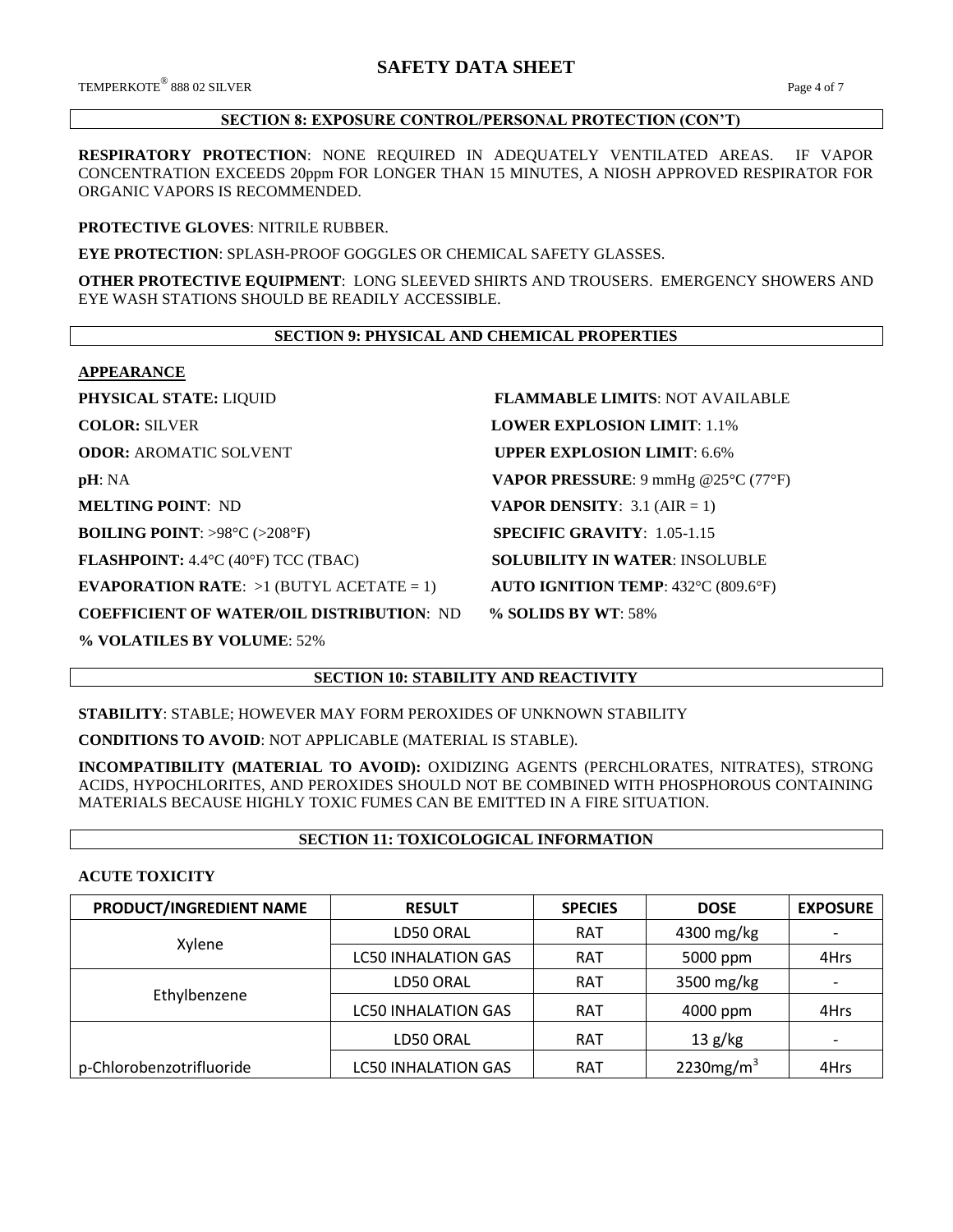## **SECTION 11: TOXICOLOGICAL INFORMATION (CON'T)**

#### **IRRITATION/CORROSION**

| PRODUCT/INGREDIENT NAME | <b>RESULT</b>              | <b>SPECIES</b> | <b>EXPOSURE</b>      |
|-------------------------|----------------------------|----------------|----------------------|
| Xylene                  | <b>SKIN- MILD IRRITANT</b> | <b>RAT</b>     | 8 HRS/60 microliters |
|                         | SKIN- MODERATE IRRITANT    | <b>RABBIT</b>  | 24HRS/500 milligrams |
|                         | SKIN-MILD                  | RABBIT         | 24 HRS/15 milligrams |
| Ethylbenzene            | <b>EYE- SEVERE</b>         | RABBIT         | 500 milligram        |

#### **CARCINOGENICITY**

| <b>PRODUCT/INGREDIENT NAME</b> | <b>OSHA</b>              | IARC | <b>NTP</b>               |
|--------------------------------|--------------------------|------|--------------------------|
| Ethylbenzene                   | $\overline{\phantom{0}}$ | 2B   | $\overline{\phantom{0}}$ |
| Xylene                         | $\overline{\phantom{0}}$ |      |                          |

#### **SPECIFIC TARGET ORGAN TOXICITY (SINGLE EXPOSURE)**

| PRODUCT/INGREDIENT NAME  | <b>CATEGORY</b> | <b>ROUTE OF EXPOSURE</b> | <b>TARGET ORGANS</b> |
|--------------------------|-----------------|--------------------------|----------------------|
|                          |                 |                          | RESPIRATORY TRACT    |
|                          |                 |                          | <b>IRRATAION AND</b> |
| p-Chlorobenzotrifluoride | CATEGORY 3      | N/A                      | NARCOTIC EFFECTS     |

#### **SPECIFIC TARGET ORGAN TOXICITY (REPEATED EXPOSURE)**

| <b>PRODUCT/INGREDIENT NAME</b> | <b>CATEGORY</b>   | <b>ROUTE OF EXPOSURE</b> | <b>TARGET ORGANS</b> |
|--------------------------------|-------------------|--------------------------|----------------------|
| p-Chlorobenzotrifluoride       | <b>CATEGORY 2</b> | N/D                      | N/D                  |

## **POTENTIAL ACUTE HEALTH EFFECTS**

**EYE:** CAUSES SERIOUS EYE IRRATATION **INHALATION:** CAN CAUSE CNS DEPRESSION, MAY CAUSE DROWSINESS AND DIZZINESS, REPIRATORY IRRATATION **SKIN CONTACT:** CASUES SKIN IRRATAION **INGESTION:** CAN CAUSE CNS DEPRESSION MAY BE FATAL IF SWALLOWED

#### **POTENTIAL CHRONIC EFFECTS**

**GENERAL:** MAY CAUSE DAMAGE TO ORGANS THROUGH PROLONGED AND REPEATED EXPOSURE **TERATOGENICITY:** YES **MUTAGENICITY:** NO **EMBRYOTOXICITY:** NO

#### **SECTION 12: ECOLOGICAL INFORMATION**

| PRODUCT/INGREDIENT NAME | <b>RESULT</b>             | <b>SPECIES</b>         | <b>EXPOSURE</b> |
|-------------------------|---------------------------|------------------------|-----------------|
| Ethylbenzene            | LC50 96 hr – 32-97.1 mg/L | <b>FRESHWATER FISH</b> | <b>96 Hrs</b>   |

#### **SECTION 13: DISPOSAL CONSIDERATIONS**

**WASTE DISPOSAL METHODS**: INCINERATION IS PREFERRED. COMPLY WITH ALL FEDERAL, STATE AND LOCAL REGULATIONS. RCRA CLASSIFIED HAZARDOUS WASTE WITH CHARACTERISTIC OF IGNITABILITY.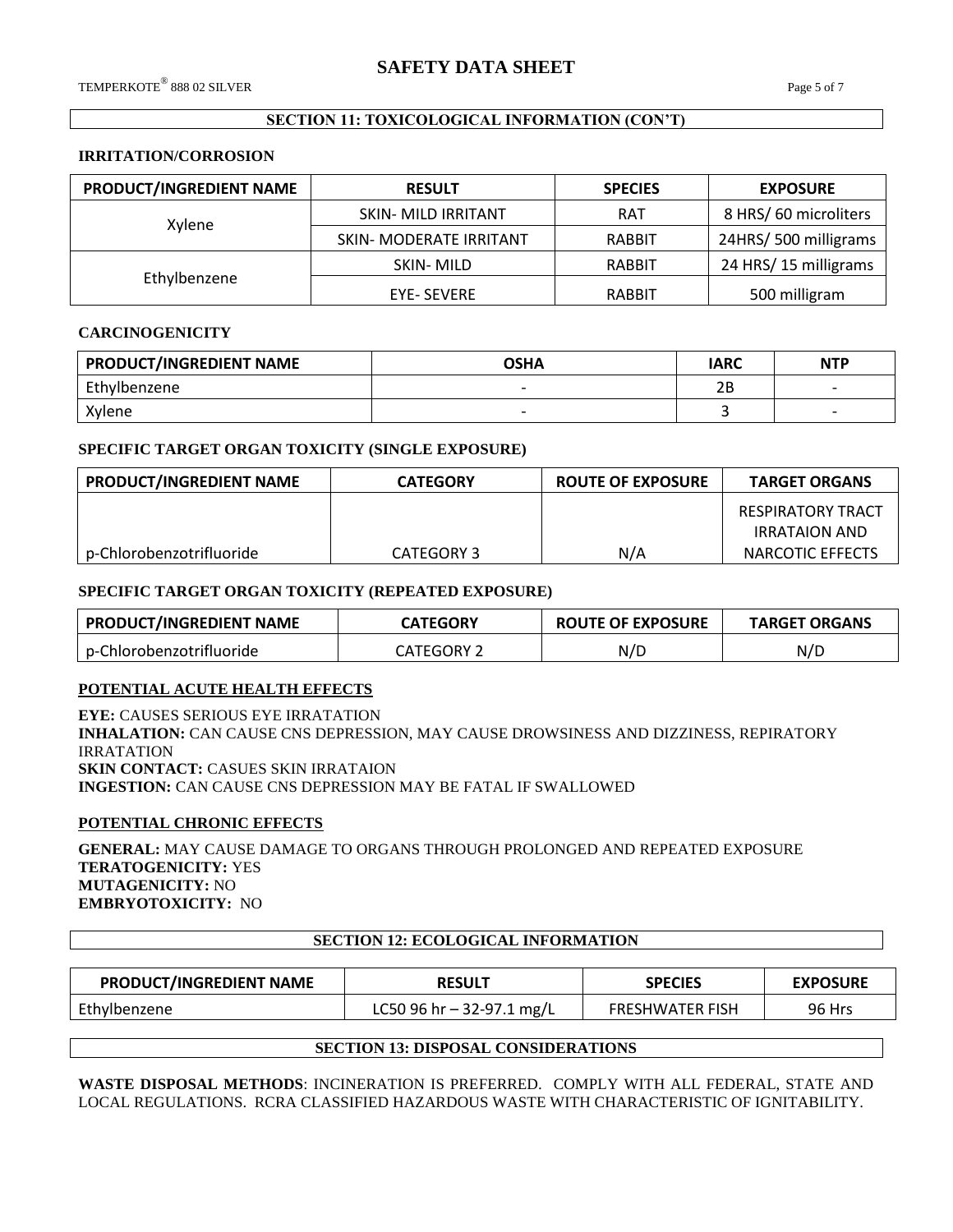# **SAFETY DATA SHEET**

 $\rm{TEMPERKOTE}^{\circledR}$  888 02 SILVER  $\rm{Page}\;6$  of  $7$ 

## **SECTION 14: TRANSPORT INFORMATION**

|                                      | <b>DOT</b><br><b>CLASSIFICATION</b>                       | <b>TDG</b><br><b>CLASSIFICATION</b>                                                                                                                                    | <b>MEXICO</b><br><b>CLASSIFICATION</b>               | <b>IATA</b>                                | <b>IMDG</b>                              |
|--------------------------------------|-----------------------------------------------------------|------------------------------------------------------------------------------------------------------------------------------------------------------------------------|------------------------------------------------------|--------------------------------------------|------------------------------------------|
| <b>UN NUMBER</b>                     | <b>UN1263</b>                                             | UN1263                                                                                                                                                                 | UN1263                                               | <b>UN1263</b>                              | UN1263                                   |
| UN PROPER SHIPPING<br><b>NAME</b>    | <b>PAINT</b>                                              | <b>PAINT</b>                                                                                                                                                           | <b>PAINT</b>                                         | <b>PAINT</b>                               | <b>PAINT</b>                             |
| <b>TRANSPORT HAZARD</b><br>CLASS(ES) | 3                                                         | 3                                                                                                                                                                      | 3                                                    | 3                                          | 3                                        |
| <b>PACKING GROUP</b>                 | $\mathbf{III}$                                            | $\mathbf{III}$                                                                                                                                                         | $\mathbf{III}$                                       | III                                        | Ш                                        |
| <b>ENVIRONMENTAL</b>                 |                                                           |                                                                                                                                                                        |                                                      |                                            |                                          |
| <b>HAZARD</b>                        | <b>NO</b>                                                 | NO.                                                                                                                                                                    | <b>NO</b>                                            | NO.                                        | NO                                       |
| <b>ADDITIONAL HAZARD</b>             | Special provisions<br>Not Applicable<br><b>ERG No.128</b> | Product classified<br>as per the<br>following<br>sections of the<br>Transportation of<br>Dangerous Goods<br>Regulations: 2.<br>18-2.19 (Class 3).<br><b>ERG No.128</b> | Special provisions<br>(ERG#128)<br><b>ERG No.128</b> | Special<br>provisions<br>Not<br>Applicable | Emergency<br>schedules<br>(EmS) F-E, S-E |

## **SECTION 15: REGULATORY INFORMATION**

**MATERIAL VOC** = 394 gram/ liter **COATING VOC** = 416 gram/liter

**TSCA (TOXIC SUBSTANCE CONTROL ACT):** ALL COMPONENTS ARE LISTED IN THE TSCA CHEMICAL SUBSTANCE INVENTORY.

**CERCLA (COMPREHENSIVE RESPONSE COMPENSATION and LIABILITY ACT):** REPORTABLE QUANTITY, XYLENE 100 LBS.

#### **SARA TITLE III**

 **SECTION 312 HAZARD CLASS:** IMMEDIATE (ACUTE) HEALTH HAZARD, DELAYED HEALTH HAZARD; FIRE HAZARD

 **SECTION 313 LISTED INGREDIENTS**: XYLENE (CAS #001330-20-7), ETHYL BENZENE (CAS #000100-41-4),

**CALIFORNIA PROPOSITION 65:** The below list of compounds is known to the State of California to cause cancer, birth defects or other reproductive harm: CAS #000100-41-4 and CAS #001333-86-4.